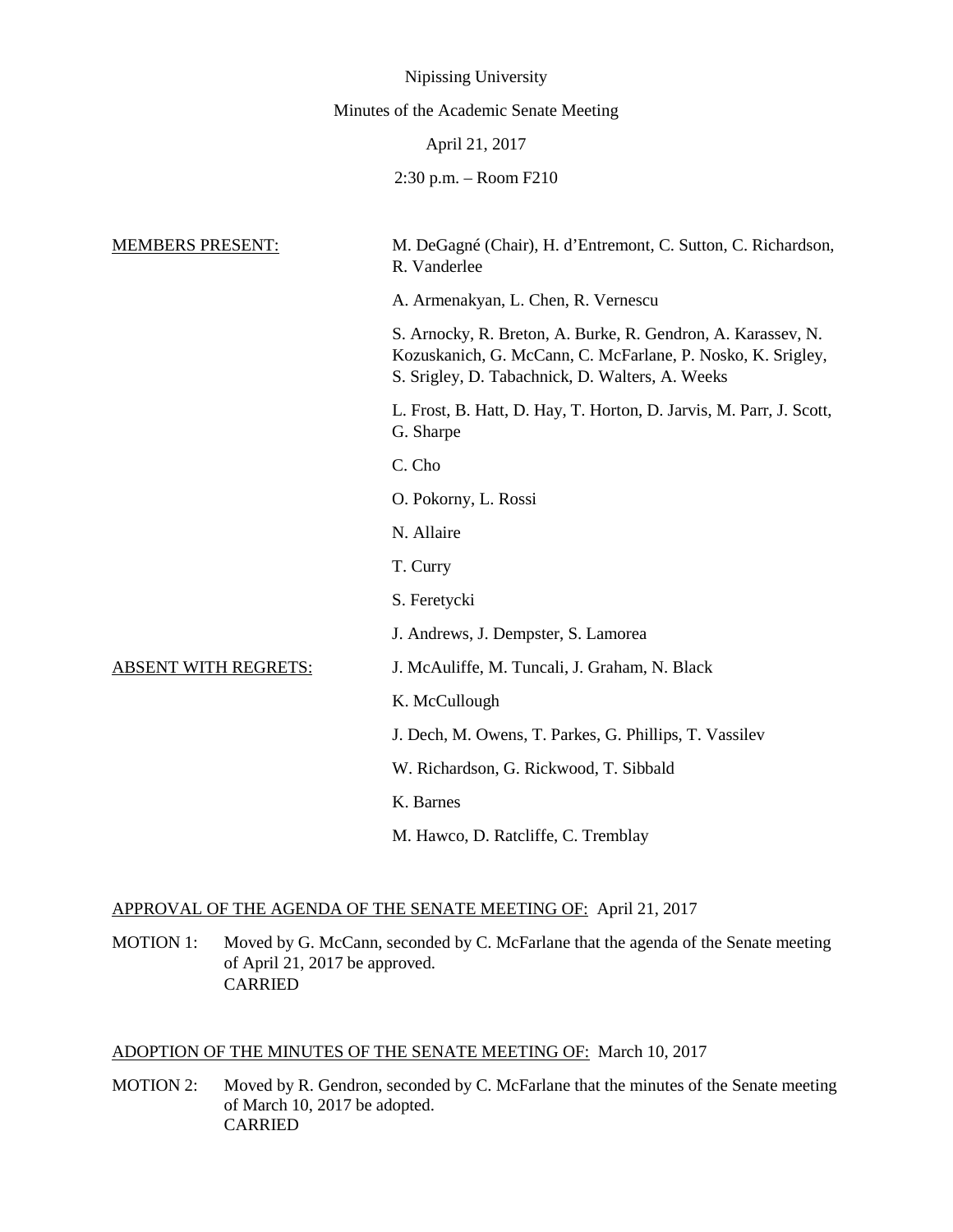#### QUESTION PERIOD

A request was made for follow-up on the status of the on-line student opinion surveys. The Senate Secretary will forward a request for response to the Chair of the Teaching and Learning Committee.

The Provost responded to a question regarding the status of the Strategic Enrollment Plan. He advised that PPC forwarded a motion some time ago requesting that Senate approve that PPC's mandate be extended to include oversite of a Strategic Enrolment Management Plan. The motion was defeated. The Speaker advised that the Senate minutes would be reviewed and this item will be addressed further at the next Senate meeting.

A concern was raised regarding the use of university bulletin boards. Many of the bulletin boards have notices advising that they are for department use only. The VP Finance & Administration advised that some boards are reserved for departmental use only, but she would check with facilities.

A question was asked regarding whether the University is moving away from WebAdvisor. The VP Finance & Administration advised that she would look into this and respond at the next Senate meeting.

### REPORTS OF STANDING COMMITTEES AND FACULTY OR UNIVERSITY COUNCILS

## **SENATE EXECUTIVE COMMITTEE**

MOTION 3: Moved by M. DeGagné, seconded by A. Weeks that Senate receive the Report of the Senate Executive Committee dated April 13, 2017. CARRIED

## **PLANNING AND PRIORITIES COMMITTEE**

MOTION 4: Moved by H. d'Entremont, seconded by K. Srigley that the Report of the Planning and Priorities Committee dated March 24, 2017, be received. CARRIED

#### OTHER BUSINESS

Len Gamache provided a presentation on the scope of our funding priorities. He thanked the faculty, alumni, staff, Board and Senate for providing a great deal of input. Determining priorities is a challenging task. He advised that a motion of endorsement that Senate supports the fundraising campaign would be welcome.

MOTION 5: Moved by G. McCann, seconded by A. Weeks that Senate endorses and supports the fundraising campaign. CARRIED

#### AMENDMENT OF BY-LAWS

- MOTION 6: Moved by D. Tabachnick, seconded by A. Weeks that Article 10.0 General Council Provisions of the Senate By-Laws be amended as outlined below:
	- 10.0 General Council Provisions
	- (a) In addition to the Senate standing and ad hoc committees/subcommittees as outlined in Articles 8 and 9, the following councils shall be recognized as part of the academic decision-making structure of the University:
		- (i) the Faculty Council for each Faculty;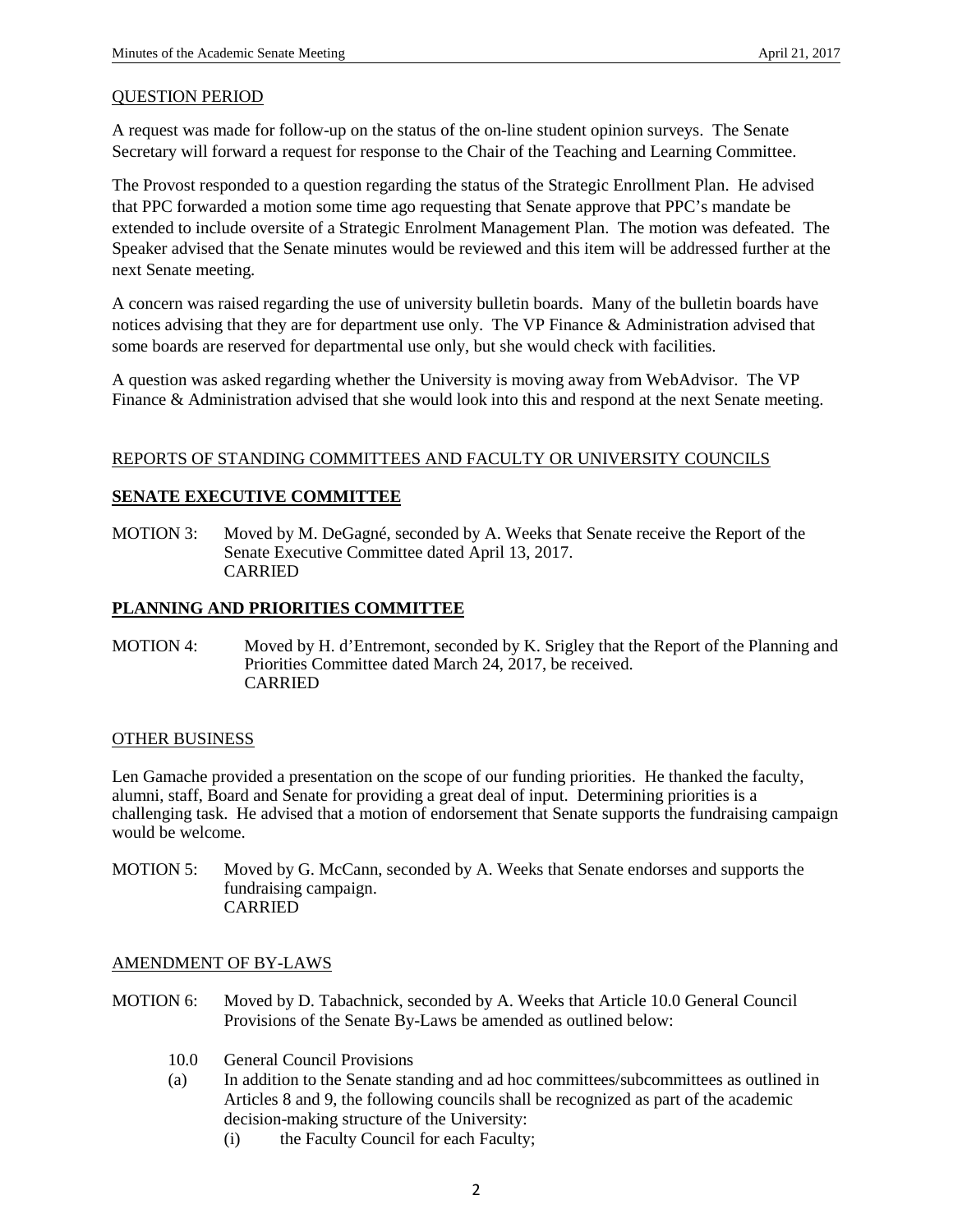- (ii) the Research Council; and
- (iii) the Graduate Studies Council
- (b) Each Faculty Council in (a)(i) shall be authorized to draft its own constitution, committee structure, terms of reference and procedures, except where Senate delegates its academic authority in a specific area to the Faculty Councils but retains the right to stipulate that all Faculty Councils follow consistent procedures for rendering decisions and reporting to Senate. CARRIED

MOTION 7: Moved by D. Tabachnick, seconded by C. McFarlane that Article 11.0 Senate Representatives on the Board of Governors of the Senate By-Laws be amended as outlined below:

- 11.0 Senate Representatives on the Board of Governors
- (a) In accordance with the Nipissing University Act, there shall be two (2) representatives on the Board of Governors elected by Senate from among its faculty Senators. (Two additional Board representatives shall be elected by the faculty-at-large from among the faculty members who are non-Senators.)
- (b) The normal term of office for Senate representatives on the Board shall be three (3) years.
- (c) Elections for Senate representatives on the Board shall normally be held at the same time as elections for Senate standing committees/subcommittees.
- (d) Senate representatives on the Board shall endeavour to represent the majority opinion of Senate in any Board discussion pertaining to Senate matters.
- (e) Senate representatives on the Board shall provide a written or oral report to Senate following each Board meeting. Specifically, the representatives shall be responsible for ensuring that Senate is kept informed of:
	- (i) the outcome of all Senate recommendations conveyed to the Board; and
	- (ii) any Board matters affecting or of interest to Senate, subject to reporting restrictions in the By-Laws of the Board.
- (f) Senate representatives on the Board shall have such other responsibilities as may be assigned from time to time by the Senate or the Board. CARRIED
- MOTION 8: Moved by D. Tabachnick, seconded by J. Dempster that Article 12.1 Attendance Expectations of the Senate By-Laws be amended as outlined below:
	- 12.1 Attendance Expectations
	- (a) It is understood that there are legitimate reasons why Senators may miss a regular or special Senate meeting from time to time. Nevertheless, all Senators shall be expected to attend meetings whenever reasonably possible.
	- (b) Senators who are unable to attend a regular or special Senate meeting for legitimate reasons shall be expected to notify the Senate Secretary in writing.
	- (c) Elected Senators who miss three (3) regular Senate meetings in any given Senate year shall be deemed to have forfeited their position.
	- (d) Any disagreement regarding the legitimacy of reasons given for absence from Senate shall be adjudicated by the Senate Executive Committee. CARRIED
- MOTION 9: Moved by D. Tabachnick, seconded by K. Srigley that Article 13.0 Vacant Senate Positions of the Senate By-Laws be amended as outlined below:
	- 13.0 Vacant Senate Positions
	- (a) In this Article: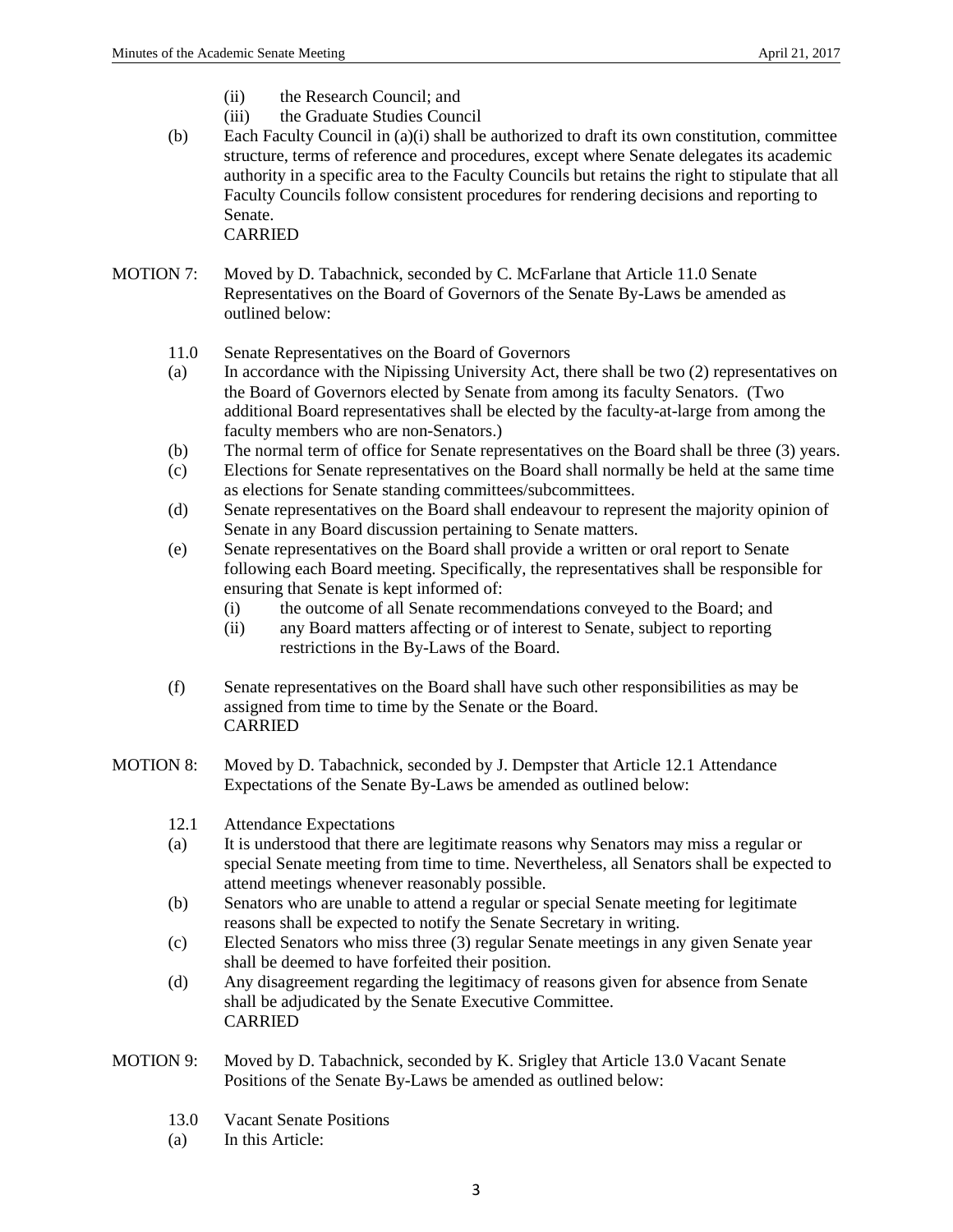- (i) *ex officio* Senators shall be those identified in 2.1;
- (ii) constituent Senators shall be those identified in  $2.2(a)(i)$  and  $2.3$ ; and
- (iii) elected Senators shall be those identified in  $2.2(a)(ii)$ ,  $2.2(a)(iii)$  and  $2.4$ .
- (b) Senate positions may become vacant before the completion of their normal terms of office for a variety of reasons, including:
	- (i) the resignation of an elected or constituent Senator with advance notice, effective at the end of a particular Senate year;
	- (ii) the resignation of an elected or constituent Senator without advance notice, effective immediately;
	- (iii) the forfeiture of an elected Senator's position for any reason; or
	- (iv) the inability of any Senator to continue to serve on Senate, due to other unforeseen circumstances.
- (c) Resignations from Senate positions shall be submitted in writing to the Chair of Senate.
- (d) A vacancy in any *ex officio* Senate position shall remain vacant until the position in question is filled by University appointment (including an interim or acting appointment).
- (e) A vacancy in any constituent Senate position shall be filled by the respective constituent body, in accordance with the body's approved procedures.
- (f) A vacancy in any elected Senate position shall be filled:
	- (i) as part of the next annual election cycle, for a vacancy due to  $(b)(i)$ ;
		- (ii) by holding a by-election within thirty (30) days, in the case of a vacancy due to  $(b)(ii)$ ,  $(b)(iii)$  or  $(b)(iv)$ , where there is deemed to be sufficient time remaining in the current Senate year to make such a by-election practical; or
- (g) The By-Laws & Elections Subcommittee shall be responsible for initiating and overseeing any arrangements necessary to ensure that Senate vacancies are appropriately filled, in accordance with  $(d) - (f)$ . CARRIED

## **ELECTIONS**

- Elect one (1) Senator to serve on the Board of Governors for a two-year (2) term. **R. Gendron – ACCLAIMED**
- Elect one (1) Senator to serve on the Board of Governors for a three-year (3) term. **B. Hatt - ACCLAIMED**
- Elect one (1) tenured faculty member from any faculty to serve on the search committee for the Provost and Vice-President, Academic and Research. **A. Burk - ACCLAIMED**
- Senator Chen advised that she would be unable to serve on the Chancellor's and CASBU Teaching Award selection committees as she will be out of the country for the month of May. A request was made for a replacement from the Faculty of Applied and Professional Studies. Senator Armenakyan volunteered to replace Senator Chen on both selection committees.

## ANNOUNCEMENTS

The President noted that a number of questions raised during question period required answers that were not available on hand. He requested that questions be forwarded to the Senate Secretary in advance so that responses can be provided. He acknowledged recent remarks made in the legislature by MPP, Vic Fedeli, highlighting the university's excellent key performance indicators, graduate employment rate, and student satisfaction survey. The President was pleased to advise that Senator McCann was recently appointed to the Executive Committee of the COU. He congratulated the Women's Hockey team for